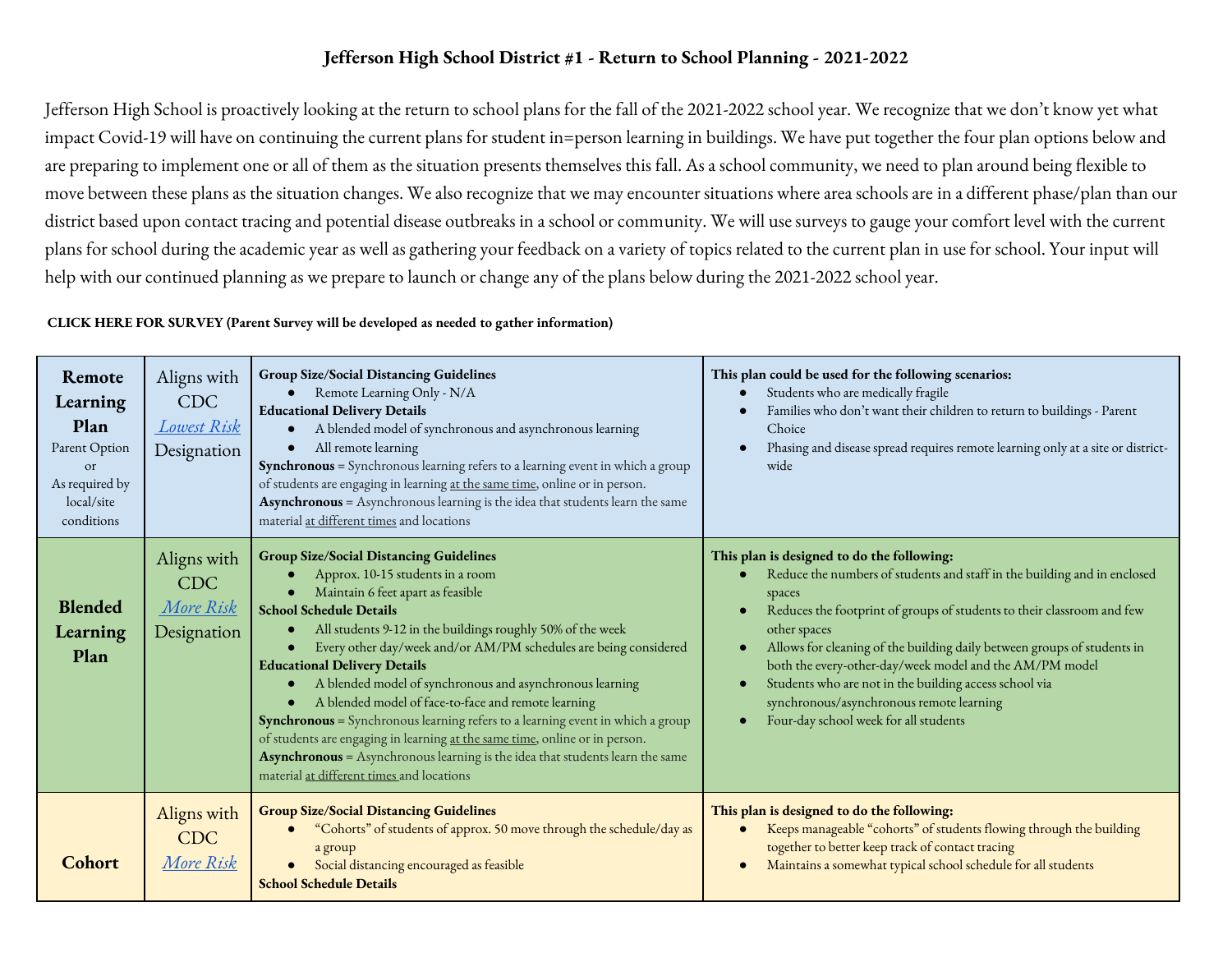| Learning<br>Plan                                    | Designation                                                     | All students 9-12 in the buildings four days a week<br>Block Schedule (9-12) being considered<br><b>Educational Delivery Details</b><br>All synchronous learning<br>$\bullet$<br>All face-to-face learning<br>$\bullet$ | Block Schedule (9-12) build large time blocks for class periods in the week to reduce<br>the mixing of students in the hallways at passing times                                                                                                                            |
|-----------------------------------------------------|-----------------------------------------------------------------|-------------------------------------------------------------------------------------------------------------------------------------------------------------------------------------------------------------------------|-----------------------------------------------------------------------------------------------------------------------------------------------------------------------------------------------------------------------------------------------------------------------------|
| Traditional<br><b>In-Person</b><br>Learning<br>Plan | Aligns with<br><b>CDC</b><br><u>Highest Risk</u><br>Designation | <b>Group Size/Social Distancing Guidelines</b><br>Limit large group mass gathering<br>Social distancing encouraged as feasible<br>$\bullet$<br><b>School Schedule Details</b>                                           | This plan is designed to do the following:<br>This plan very much looks like school prior to Covid-19 with a limit on large group<br>gatherings and an awareness of social distancing. 9-12, this would impact assemblies,<br>lunchrooms, and other large group gatherings. |
|                                                     |                                                                 | All students 9-12 in the buildings four days a week<br>Typical 9-12 school schedules<br>$\bullet$<br><b>Educational Delivery Details</b><br>All synchronous learning<br>All face-to-face learning                       | *Current plan in use for 2021-22 school year.                                                                                                                                                                                                                               |

General Guidelines (Applies to All Phases):

- 1. Physical and Structural Environment
	- a. Classroom will be prepared by cleaning all surfaces with disinfectant cleaners. Cleaning supplies, hand sanitizer, and PPE will be provided to all staff.
	- b. An isolation area will be provided within the school building, and supplied with personal protective equipment.(Nurse's Office)
	- c. Hand and sanitizing stations will be provided in multiple areas in the buildings.
	- d. Common areas such as the library, gyms, and cafeteria will be cleaned and disinfected after use.
	- e. Wearing masks and maintaining social distance are recommended for any person on JHS property. Staff and students follow Jefferson County Health Recommendation and form [\(Can my child go to school today?\)](https://drive.google.com/file/d/1pJ9XGT9Rbyc9k3wHb-ORjOVS2VhflmiG/view?usp=sharing)
	- f. Maintain a status update for facilities not ready for occupancy.
	- g. Inspect all buildings, facilities, equipment, materials, etc. and determine status and needs for operations.
	- h. Inspect all buses as functioning as may have been parked for an extended period.
	- i. Inspect and sanitize all school cafeterias and buildings.
	- j. Survey supply vendors to determine when the supply chain and delivery system will be partially or fully operational; provide vendors with supply needs. School districts should get in touch with their county emergency manager if they foresee issues to getting PPE.
	- k. Finance department determines the process for fast-tracking purchase orders for essential supplies.
	- l. Determine information technology status and operational needs; this will be related to financial technology, also.
	- m. Expand school cleaning routines by maintenance staff.
	- n. Disinfect all work areas, counters, restrooms, doorknobs, and stair railings several times daily; use other staff to assist. Clean all hallways, common areas, and the outside of lockers daily to a level of sanitation prescribed by the CDC.
	- o. The school should be thoroughly ventilated and cleaned: opening all doors and windows or turning the heating systems up.
	- p. Cleaning of the buses after each bus route.
	- q. Hang signage for [CDC Practice good hygiene guidance posters](https://www.como.gov/health/wp-content/uploads/sites/13/2020/03/stop-the-spread-of-germs-791x1024.jpg) (hand washing, cover while sneezing/coughing, social distancing) be visible in classrooms and common areas.
- 2. Physical Health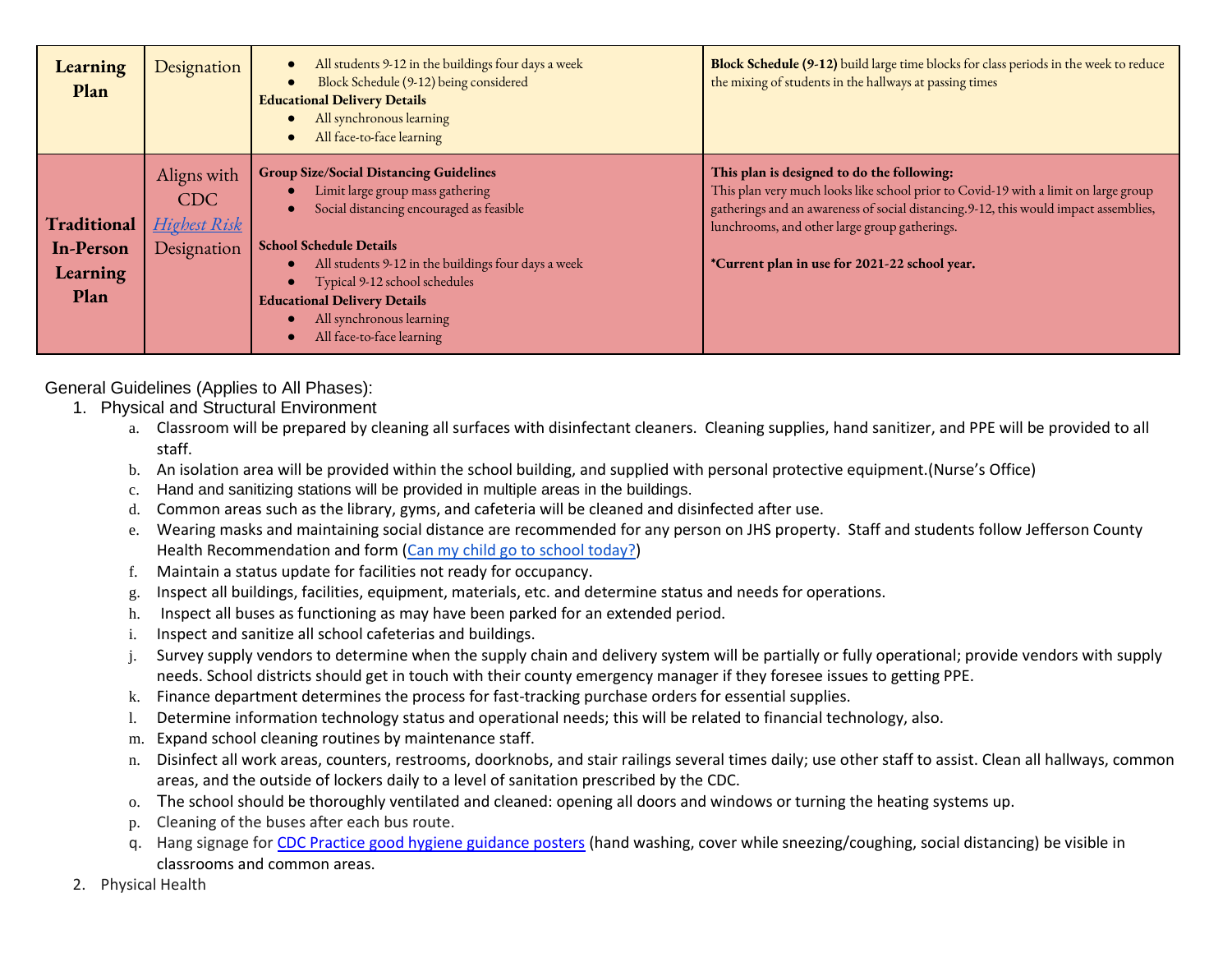- A. Anyone (student and staff) with [COVID-19 symptoms](https://www.cdc.gov/coronavirus/2019-ncov/symptoms-testing/symptoms.html) to stay home.
	- a. Upon return to work/school staff and students will be symptom free and screened if determined by on staff health professionals.
- B. All staff will continue monitoring for re-emergence of COVID-19 symptoms and be in contact with local health departments and local hospitals/health providers for continued updates on community re-emergence indicators. Continue to monitor attendance for increases in absenteeism.
- C. The District recommends students, visitors, staff, and teachers to wear a mask while in indoor campus environments.
- D. Hand washing/sanitizing will be recommended when students and staff enter the building.
- E. Temperature and/or health screenings will be used if students and staff exhibit any [COVID-19 symptoms](https://www.cdc.gov/coronavirus/2019-ncov/symptoms-testing/symptoms.html) at school or on a school.
- F. Accommodations for students, teachers, and staff in an at-risk group:
	- a. Schools that reopen will need to take into consideration that some teachers and staff will fall into the at-risk category because of their age or other health risks. These individuals should have additional accommodations including teaching classes remotely, utilizing a larger classroom where social distancing can be maintained, or given an option not to return until the risks are reduced for Phases 1 and 2.
	- b. Students who are high risk or who have family members who are high risk should not be penalized for failing to attend and should continue to receive remote support *(Per Board Policy 1308/1308F)*. Please contact the JHS District office with more information.
	- c. Accommodations will also be extended to students and staff who are required to quarantine due to exposure or potential exposure.
- G. The school will provide a Disease Prevention Curriculum to all students.
- H. Pre-developed study packets and suggested activities for students and parents in case of second closure of schools due to re-emergence of the virus and/or for students who remain in the distance learning environments due to individual/family high-risk categories. Include but are not limited to:
	- a. Web-based education considerations:
		- i. Cable Access educational television (with closed caption)
			- 1. Cable Educational shows (with closed caption)
			- 2. Video-streaming (with closed caption)
			- 3. Textbook and study guide depositories with drive-through capabilities
			- 4. Teleconferencing
- I. Social Distancing
- J. Largest classes will be placed in the largest classrooms.
- K. Allow for cleaning time in classrooms.
	- a. Separate student desks as much as possible. If possible, rearrange classrooms to allow for 3 feet (holding am & pm sessions/seating every other desk) or 6 feet of distancing between desks for full day sessions.
- L. Limit congregation in hallways and lunchrooms; if possible, serve lunches in classrooms to avoid gathering of students in the cafeteria; stagger class changes to avoid large groups of students in the hallway; stagger dismissal for the same reason or modify to allow social distancing.
- M. Keep students in the same groups or classroom.

#### SCHOOL SCHEDULES (All schedules will be determined by the Reopening Phases established by state and local directives): *PHASE 1 (REMOTE LEARNING)*

- School remains closed for student/public use
- Continue with online/packet learning
- Synchronous learning will be used unless online learning is not possible.